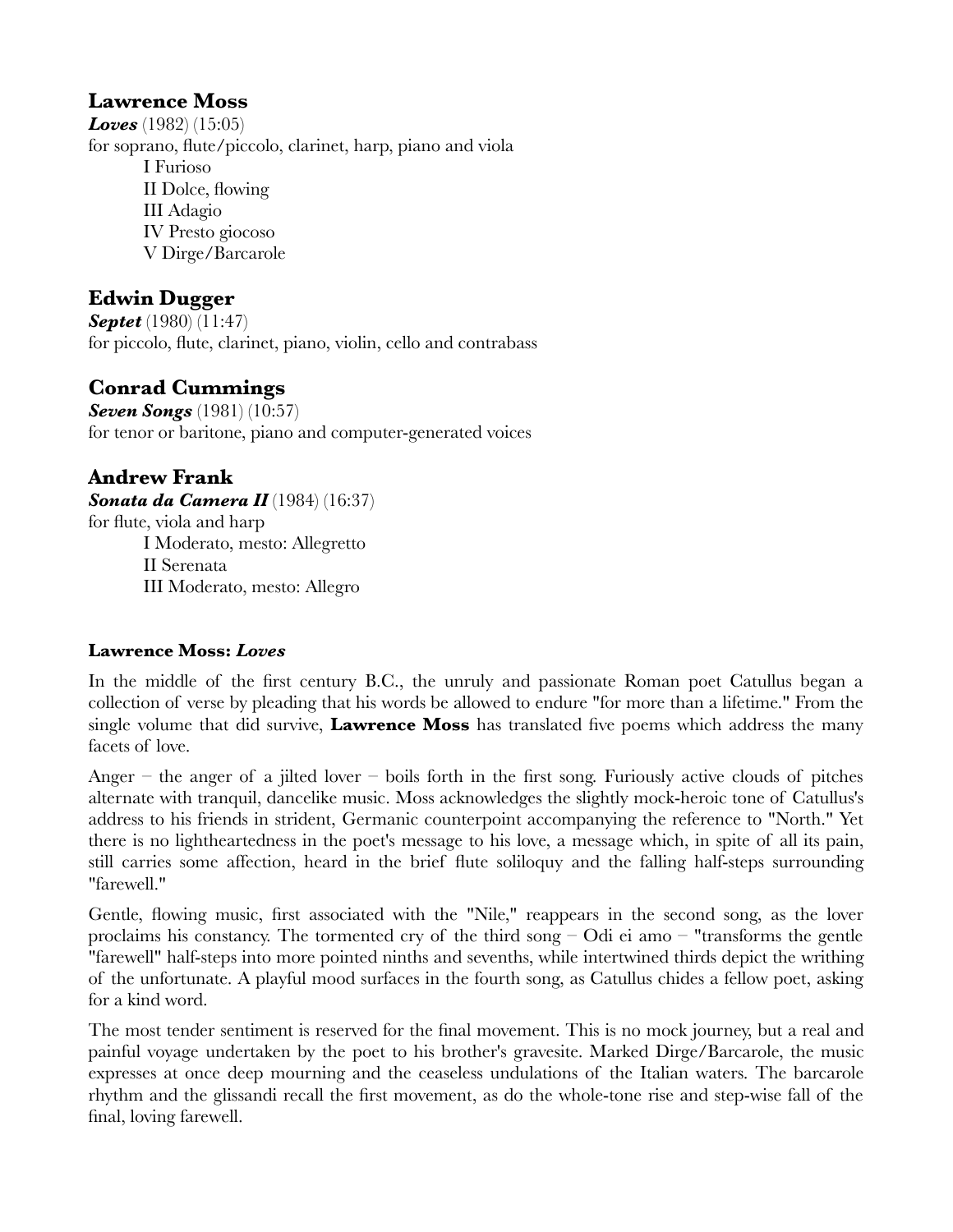Professor and Director of Composition at the University of Maryland since 1969, **Lawrence Moss** (b. 1927, Los Angeles) has received numerous awards, including Morse, Fulbright and Guggenheim Fellowships, and commissions from the Fromm and Kindler Foundations, and the New Haven and University of Chicago Symphonies. *Loves* was commissioned by the San Francisco Contemporary Music Players, the Contemporary Music Forum and Speculum Musicae through the National Endowment for the Arts Consortium Commissioning Program. (Other works of Lawrence Moss on CRI include Four Scenes for Piano, *Sonata for Violin and Piano* (SD 186), *Elegy*, *Timepiece* (SD 307) and *Auditions* (SD 318)]

### **Edwin Dugger: Septet**

In composing the *Septet*, a 60th birthday present for Earl Kim, Edwin Dugger was influenced by Kim's great affection for musical canons, especially palindromes. The entire work, in fact, is a series of nested palindromes, reflecting around a slightly off-center axis of symmetry – off-center owing to the "dramatic insertion" of music just before the final section of the piece. The row on which the *Septet* is based is itself derived from two symmetrical structures: the fully-diminished seventh chord and the augmented triad. This accounts for the presence of the interval of the third frequently emphasized by the pairing of instruments in percussive attacks – which is so striking at the beginning of the work.

Unlike many composers who employ a twelve-tone method, Dugger encourages his material to sound unisons and octaves. With these and other recurring intervals, he creates a harmonic coherence which, welds the highly imitative lines together to form a work of surprising clarity and consonance. Although the Septet comprises thirteen sections, distinguished by the manner in which the canonic procedures are used, the auditory impression is one of seamlessly unfolding and expanding gestures. Essentially vocal in nature, these gestures reflect Dugger's life-long love of opera, and endow the subtle, thoughtful counterpoint with warmth and a gentle passion.

**Edwin Dugger** (b. 1940, Poplar Bluff, MO) joined the faculty at the University of California, Berkeley in 1967, where he helped to establish the electronic music studio and founded the Berkeley Contemporary Chamber Players. A 1973/74 Guggenheim Fellow, Dugger has also received a Naumberg Award for recording and several commissions, including those from the Koussevitsky Foundation, the Boston Symphony Orchestra and the Fromm Foundation. [Other works of Edwin Dugger on CRI include *Intermezzi, Abwesenheiten und Wiedersehen* (SD 378) and *In Opera's Shadow* (SD 541)]

### **Conrad Cummings:** *Seven Songs*

*Seven Songs*, completed at the end of Cumming's tenure at IRCAM, was influenced, he writes, "by that soft, somber, embracing, grey Paris winter of 1980. The cycle is about love remembered and love lost; six of the seven texts by Thomas Meyer are free translations from Sappho – fragments with as much meaning lying hidden between the phrases as in them. What is unsaid in the poems lives in the agitated piano part; the computer voices, vocal but nonverbal, belong equally to the said and unsaid."

The cycle also treats the realms of the real and the imaginary. This is suggested by the instrumentation; the weighty, "real" presence of the piano provides a grounding far the sonic fancy of the ghostly computer voices, which hoot, whistle and groan. The soloist moves freely in both realms; he experiences and comments, but he also remembers.

About "those C major scales and simple vocal lines," Cummings notes, "I didn't understand them at the time, but they turned out to be prophetic." While they undoubtedly do presage the diatonic style of Cumming's more recent work, they also arise convincingly from the *Songs* themselves. Cummings has designed a world in which tonal gravity still operates – the whole-tone scales in the first song, the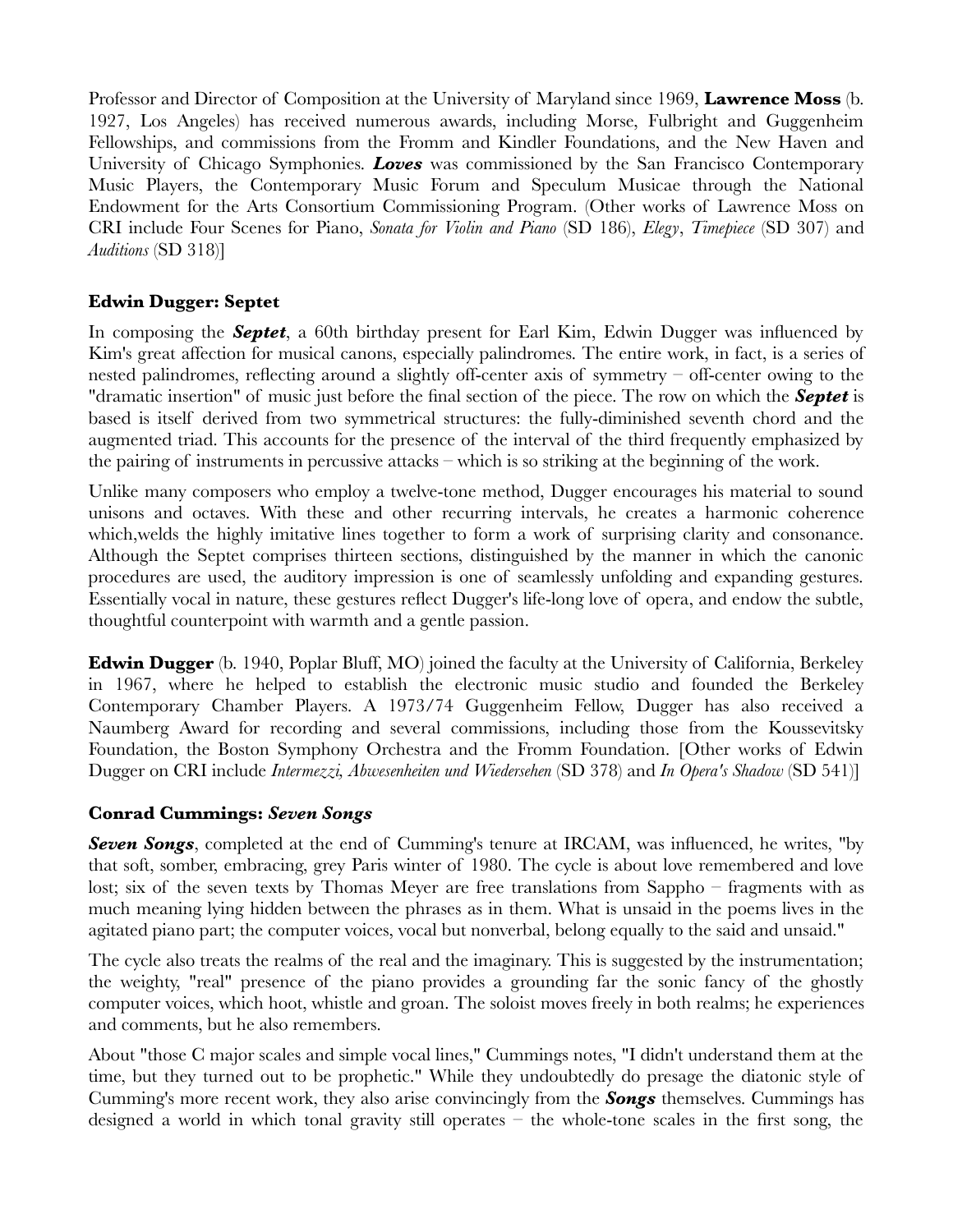descending C Lydian scale of the second, the insistent fifth of the vocal line in the sixth all testify to this; the ascending piano scales confirm it. In addition, the frequently static, pandiatonic harmonies ideally conjure the mood of antiquity suggested by the texts, while the fragmented, straightforward vocal lines express how memory makes all past experience somehow incomplete.

After working at IRCAM, **Conrad Cummings** (b. San Francisco, 1948) joined the faculty of the Oberlin Conservatory of Music. His honors include grants from the National Endowment for the Arts and the Martha Baird Rockefeller Foundation, and fellowships at the MacDowell Colony, Tanglewood and the Djerassi Foundation. Recent commissions include those from the Cheltenham Festival, the Indianapolis Symphony, the Brooklyn Philharmonic, the Canadian Brass and the San Francisco Opera Center. [Other works of Conrad Cummings on CRI include *Beast Songs* and *Summer Air* (SD 487)]

### **Andrew Frank:** *Sonata da Camera II*

*Sonata da Camera II* is the second in a series of chamber sonatas, each for a different trio of instruments [The first, for flute, violin and piano, appears on CRI SD 419]. Andrew Frank writes: "Listeners familiar with Debussy's *Sonata* for the same instrumental combination (flute, viola and harp) will no doubt hear allusions to that work in my piece, although . . . I did not consciously try to write an homage to Debussy. However, my long-standing affection for Debussy's music, and for his three late sonatas in particular, certainly affected the musical images and gestures in this work."

One obvious reference to Debussy is the opening broken chord, shared by the harp and flute, which provides the central rhetorical impetus for Frank's three-movement *Sonata*. This chord frames the work; it initiates both of the flowing introductions to the more extroverted outer movements, and recurs in the final coda. The serene middle movement is similarly framed.

The *Sonata* is an exploration of the timbral similarities and differences among the three instruments. The delicate shadings and subtly- orchestrated unisons, again reminiscent of Debussy, are a hallmark of Frank's work. His lines intersect in timbre as well as pitch, rendering the music remarkably supple, moving with grace between polyphony and homophony.

**Andrew Frank** (b. Los Angeles, 1946) has been a member of the faculty at the University of California, Davis since 1972. His many awards include a Guggenheim Fellowship, two National Endowment for the Arts Fellowships, a New York Composers' Forum Award and an American Composers Alliance Recording Award. He has received first prizes from the International Trumpet Guild and, for the *Sonata da Camera II* from the American Harp Society. [Other works of Andrew Frank on CRI include Orpheum (Night Music 1) (SD 345) and Arcadia (SD 419)] —Daniel Weymouth

Performers: Anna Carol Dudley, soprano Allen Shearer, baritone Barbara Chaffe, piccolo Janet Ketchum-Lawrence, flute Gregory Dullard, clarinet Roy Malan, violin Nancy Ellis, viola Bonnie Hampton, cello Marcella DeCray, harp Marvin Tartak, piano Jean-Louis LeRoux, conductor Recorded: Spring, 1985 in Roos House, San Francisco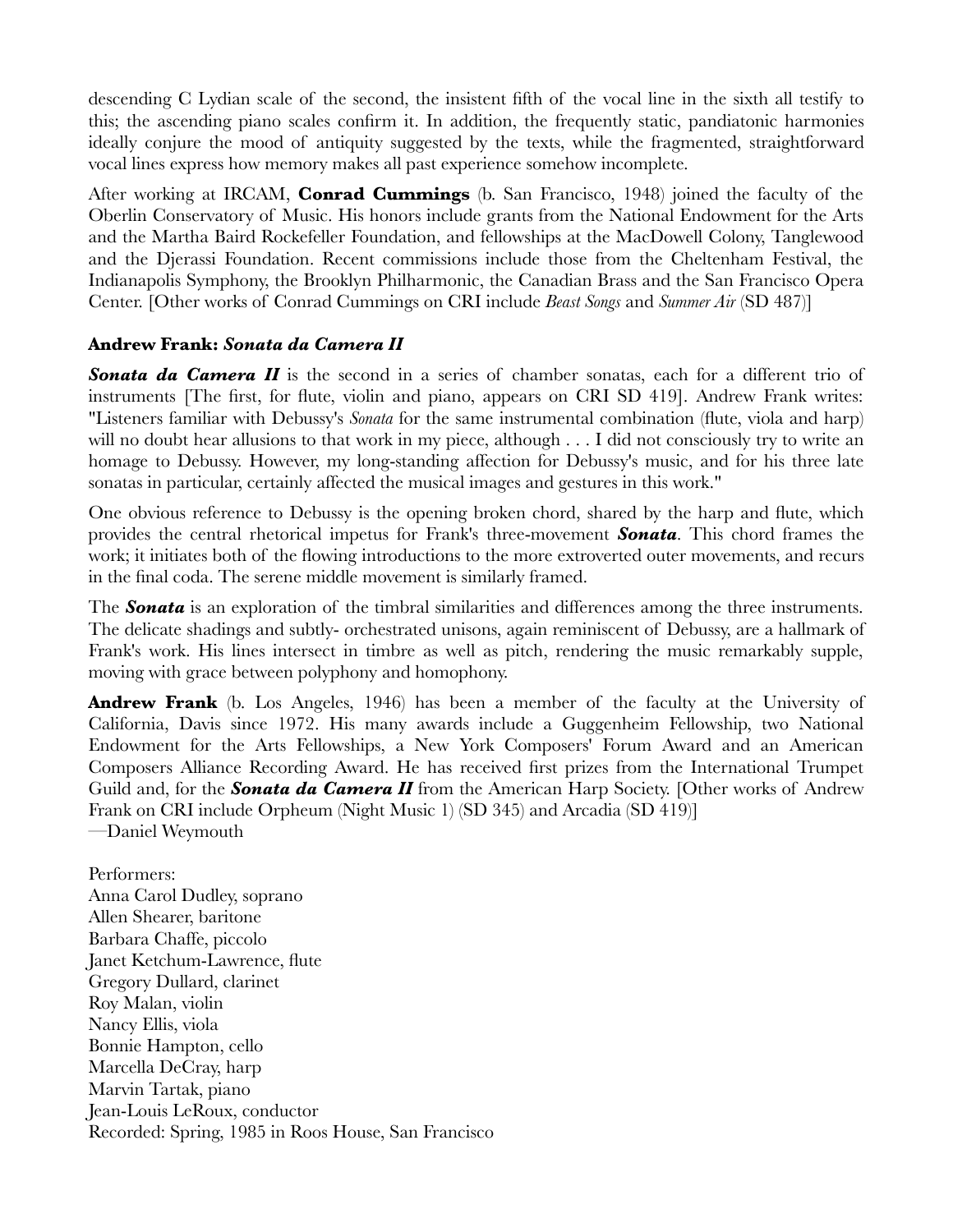Engineer: Robert Shumaker Producer: Jean-Louis LeRoux

This recording was made possible in part by a grant from the National Endowment for the Arts. CRI gratefully acknowledges general operating support from the New York State Council on the Arts, which makes this and all other CRI releases possible.

*(original liner notes from CRI Lp jacket)*

### *LOVES*

## I

Furious and Aurelius, Ye Comrades of Catullus True to him through thick and thin, To furthest India Where long waves pound the eastern shore, Or nearer, to soft Arabic; Where Parthian archers bend their deadly bows, Or south to Nile's delta Where seven muddy mouths pour out their waters, Or north to Alpine passes Beyond which Caesar's latest glory spreads— Rhenish Gaul, exotic England—

You two, ready with him for all An angry Heaven may hold in store, Take this message to my girl, This greeting short but no way sweet; Take to her and all her lovers (Their hundred loins drained dry by lust)

One word:

Farewell. Since you did not respect my love You've killed it, Crushed it as surely as the flower On the meadow's edge Lies crushed—murdered by the plow blade, Which, heedless, touches it Then passes on.

## II

Never could a woman say that she'd been loved As you by me. Never was a promise kept more faithfully Than mine to love No one but thee.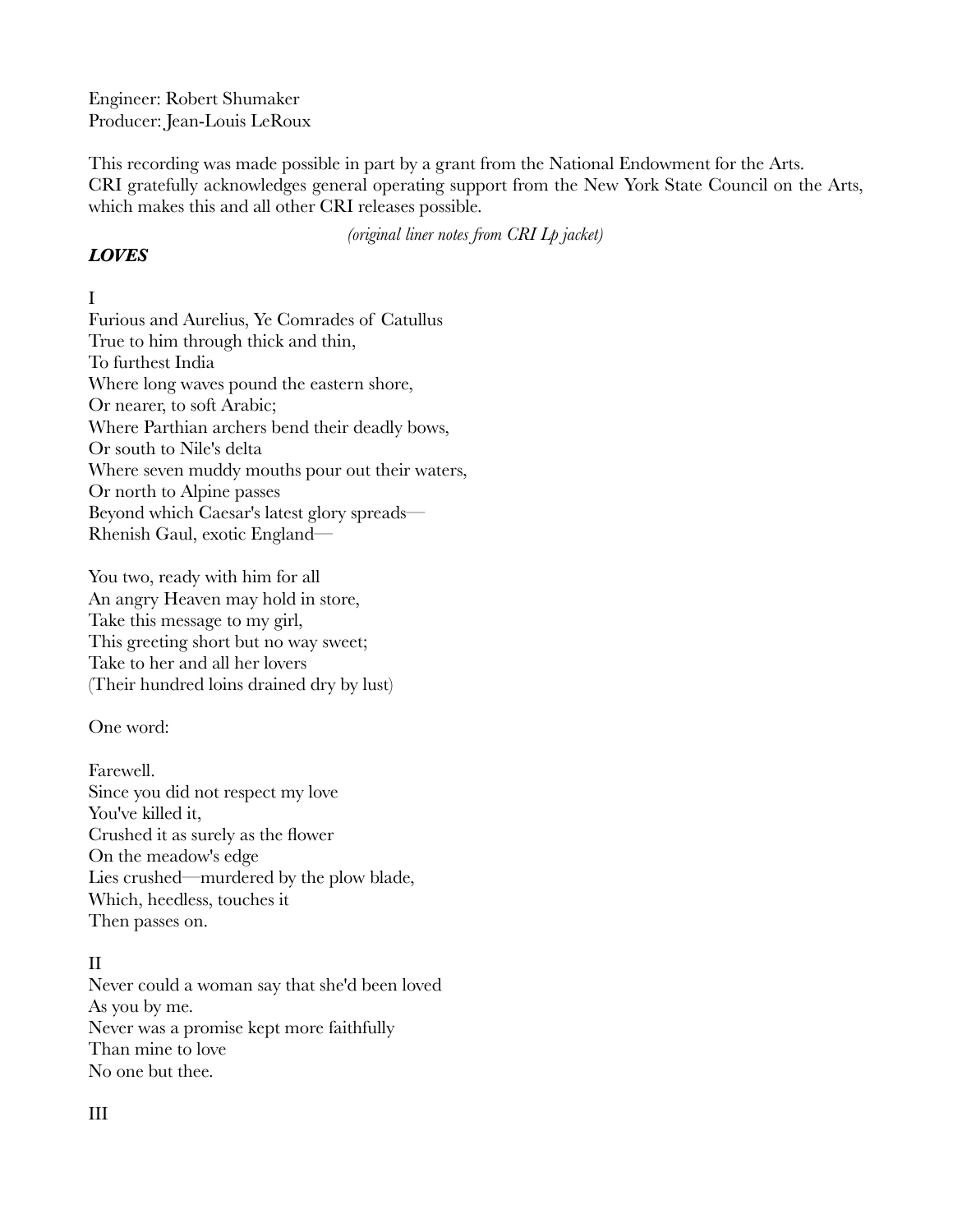Odi et amo; I hate and yet I love, And if you ask me why— I do not know But twist and turn in agony And feel it so:

Odi et amo.

IV

Your Catullus, friend, is ailing now. His days grow long, The hours idle by. Could you not spore one word of cheer, Some small talk to ease his sighs?

Cornificius! A pox on you! Is this what friendship's for? A word from you would ease my fears, My heart so sore, Were that word sadder far Than Simonides' tears.

#### V

Over many seas, through many lands I've come, brother, to your grave. With mournful greeting and few words, My grief unheard, I stand now in your shade.

O brother cruelly torn from me! Take these graveside offerings, These rites our fathers knew so well. It is for us to help the dead To find their peace in Hell.

Take, O brother, a brother's tears And now, forever, brother, Hail and farewell! Hail and farewell!

Ave atque vale! Ave atque vale!

From the *Catulli Carmina* (Nos. 11, 87, 38 and 101) Translation © 1982 Lawrence Moss

### *SEVEN SONGS*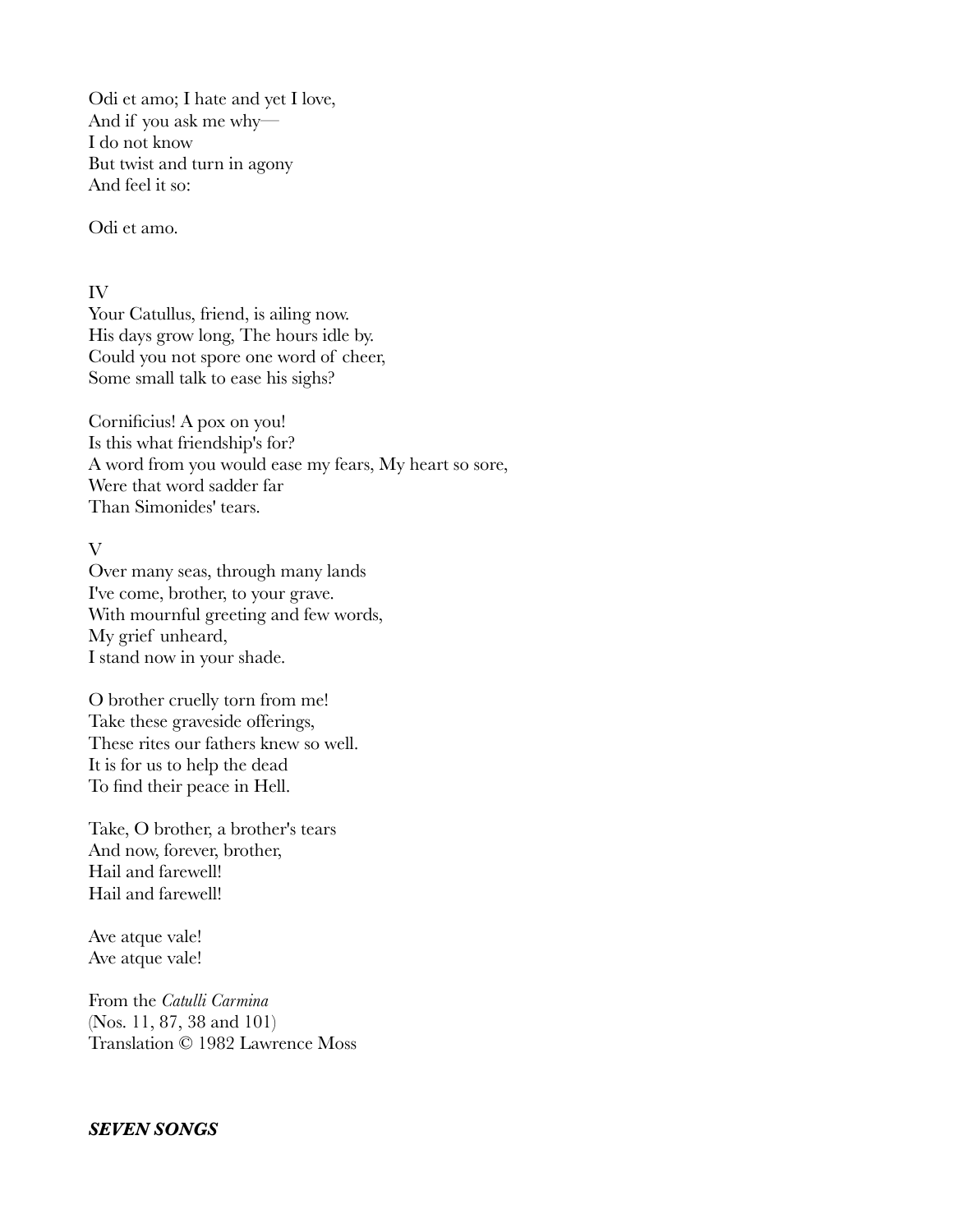|                        | hyacinth-                                       |
|------------------------|-------------------------------------------------|
| hue                    |                                                 |
|                        | song-filled head                                |
| washed ashore          |                                                 |
|                        | sea-                                            |
| dyed                   |                                                 |
|                        | sprawled on dry land                            |
|                        | tangled in sea weed<br>dumb as an unbroken wave |
|                        |                                                 |
|                        | rock                                            |
| & hoary sea's          |                                                 |
| off spring             |                                                 |
|                        | salt                                            |
| water wound four times |                                                 |
|                        |                                                 |

## **II**

| leave the mud                    |            |
|----------------------------------|------------|
|                                  | unstrirred |
| beside cool water                |            |
| wind murmurs in the apple sprays |            |
| leaves shiver, heavy sleep slips |            |

down

| emboidery      |  |
|----------------|--|
| earth          |  |
| flower-crowned |  |

with air's son

dew

deer grass grows

## **III**

& chick peas grew gold

on shore

you come from the edge of earth

with a gold wound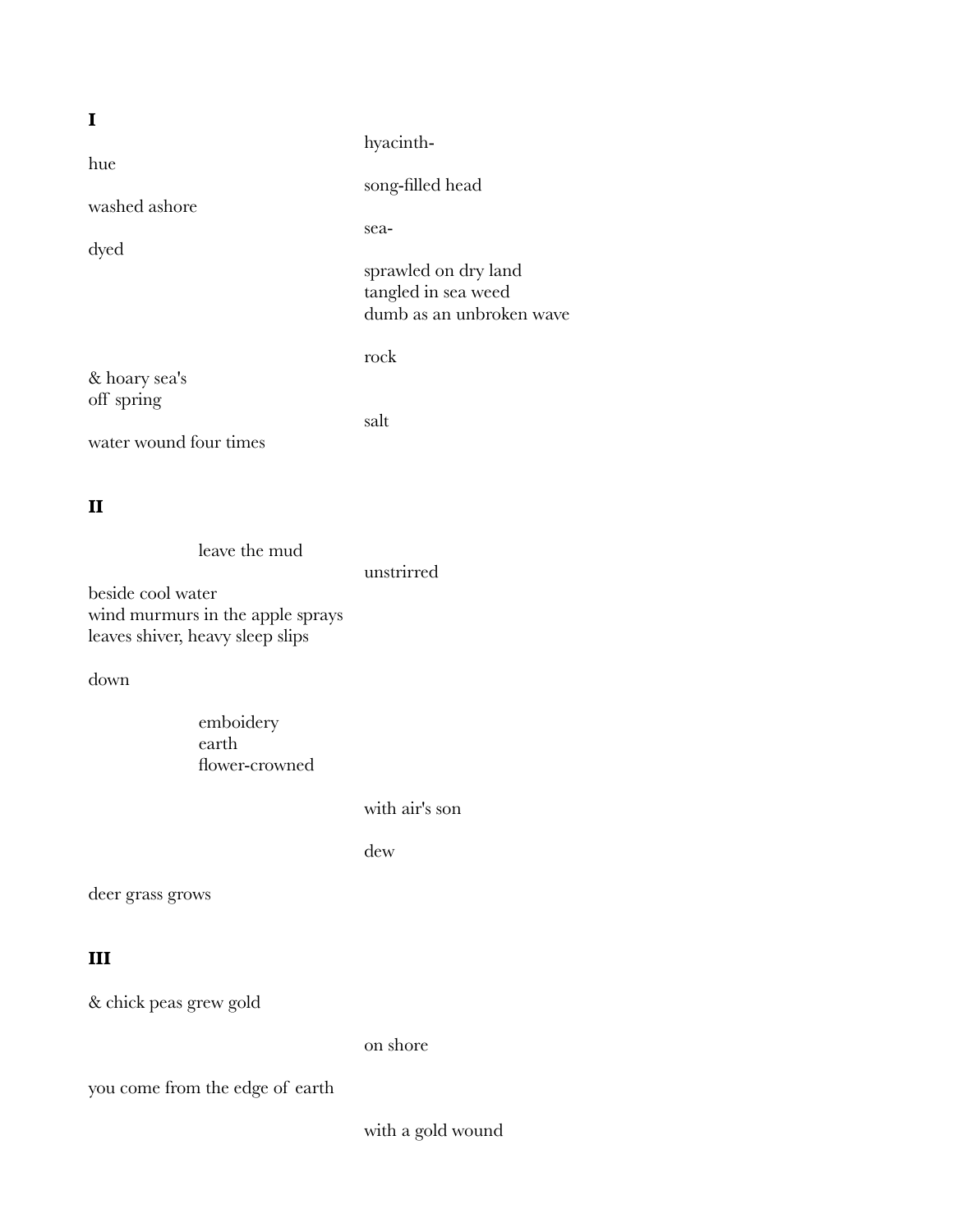ivory handled

sword

# **IV**

dear mother I fumble the threads

## Aphrodite &

a slim lad

have

tangled me

with love.

## **V**

| at the mill they grind |                    |
|------------------------|--------------------|
|                        | honey yellow grain |
|                        | sun                |
| light, ripe cucumbers  |                    |
|                        | apples & pears     |

with love

# **VI**

Red ochre for life and strength sprinkled over bones buried with

> chipped flint instruments, shells, & a chieftain's staff of reindeer horn carved with a stag on the run,

under each head a rock.